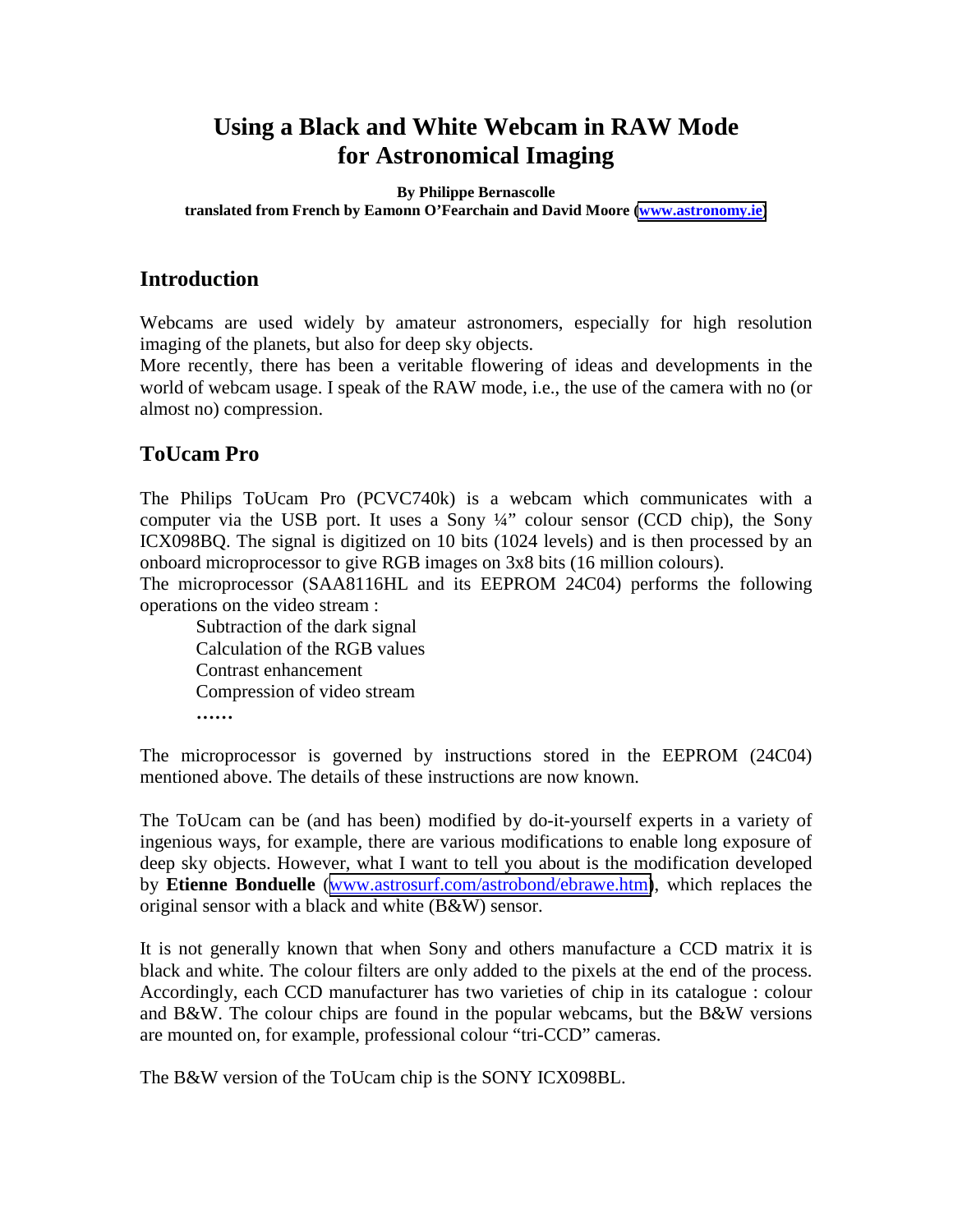Why change the chip ? Because the B&W version is three times as light-sensitive as the colour version. This is because the colour filters of the colour chip absorb some 66% of the incident light stream.

There are, therefore, two varieties of ToUcam which can be used for planetary imaging : The original with its colour chip

The modified version with the B&W chip (referred to as the TUC B&W  $\frac{1}{4}$ ").

## **RGB versus B&W**

A colour camera like the ToUcam uses a CCD matrix with Bayer filters, each pixel being covered by a red, green or blue mask as follows :

To produce a colour image (RGB 640x480) with this matrix the internal software of the camera performs a certain number of calculations. The different RGB values of the colour image are given as the average of the neighbouring pixels :

For a point on the image corresponding to a green pixel on the chip :

- $R =$  average of the signals from the 2 neighbouring red pixels
- $G =$  signal of the green pixel
- $B =$  average of the signals from the 2 neighbouring blue pixels.

For a point on the image corresponding to a blue pixel on the chip :

 $R =$  average of the signals from the 4 neighbouring red pixels

 $G =$  average of the signals from the 4 neighbouring green pixels

 $B =$  the signal of the blue pixel.

For a point on the image corresponding to a red pixel on the chip :

- $R =$  signal of the red pixel
- $G =$  average of the signals from the 4 neighbouring green pixels
- $B =$  average of the signals from the 4 neighbouring blue pixels.

This arrangement of the colour filters on the CCD matrix works quite well and involves a minimum of artifacts in restoring the colours. Some chip manufacturers use a four-colour mosaic, red, green, blue and green-blue or turquoise. This gives a better rendering of shades of green and of flesh coloured tones.





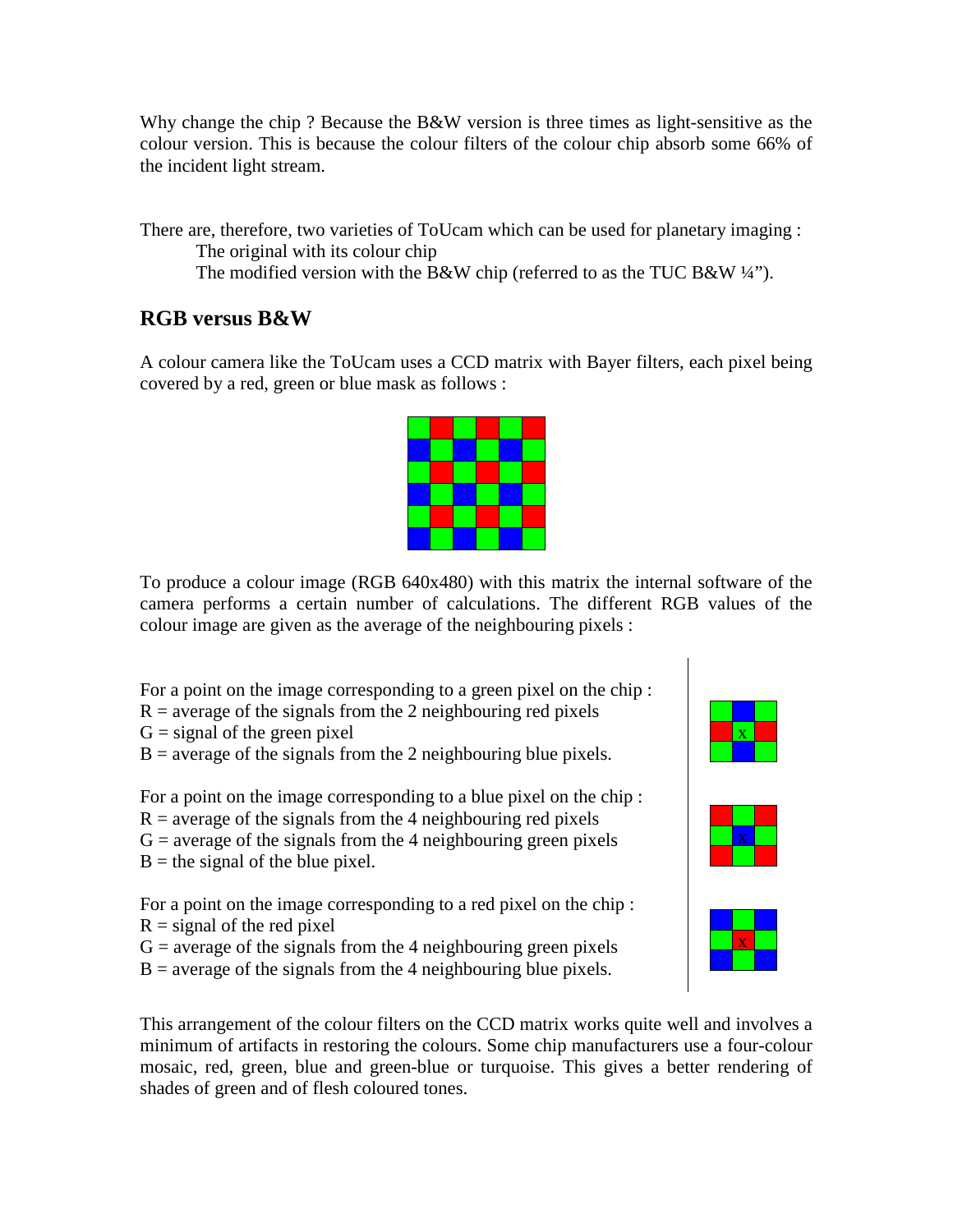Using the colour camera in B&W acquisition mode, the value of each point on the B&W image is an average of the three RGB values, i.e., an average of the 5 or 9 neighbouring pixels. The use of this averaging method on the neighbouring pixels reduces the capacity of the matrix to resolve fine details, resulting in a "loss" of resolution. In these circumstances, the camera's resolution in 640x480 mode will not be twice the value of that in 320x240 mode.

Even if the colour sensor is replaced by a black and white equivalent without telling the camera (i.e., without modifying, within the EEPROM, the registers of the SSA8116 microprocessor) these averaging calculations will continue.

We have seen that the modification of the camera with a B&W sensor will significantly increase its sensitivity by a factor of about 3. But it will have no effect on the capacity of the camera to resolve fine detail unless changes are made to the internal calculations.

Today, with the I2C bus, and tomorrow, with software adapted for the USB bus, it is, or will be, possible to modify the data of the EEPROM which set the parameters of the camera's processor. The sole object being, to suppress the internal calculations that degrade the quality of the images !

## **The Transfer Function**

Students of optics are familiar with the Modulation Transfer Function (MTF). This curve tracks how the optics transmit the contrast of the image as a function of the spatial frequency. The function reveals effects such as diffraction, aberrations, central obstruction, chromatic effects, etc.

In this article, I am more concerned to measure the Transfer Function (TF) of the camera, as distinct from the MTF of the lens. For this it is essential that the optics be better than the camera, that is to say, that the diffraction disk be smaller than the pixels of the CCD matrix.

In this case the image is under-sampled and this enables me to test the effects of the sampling on the resolution of fine detail.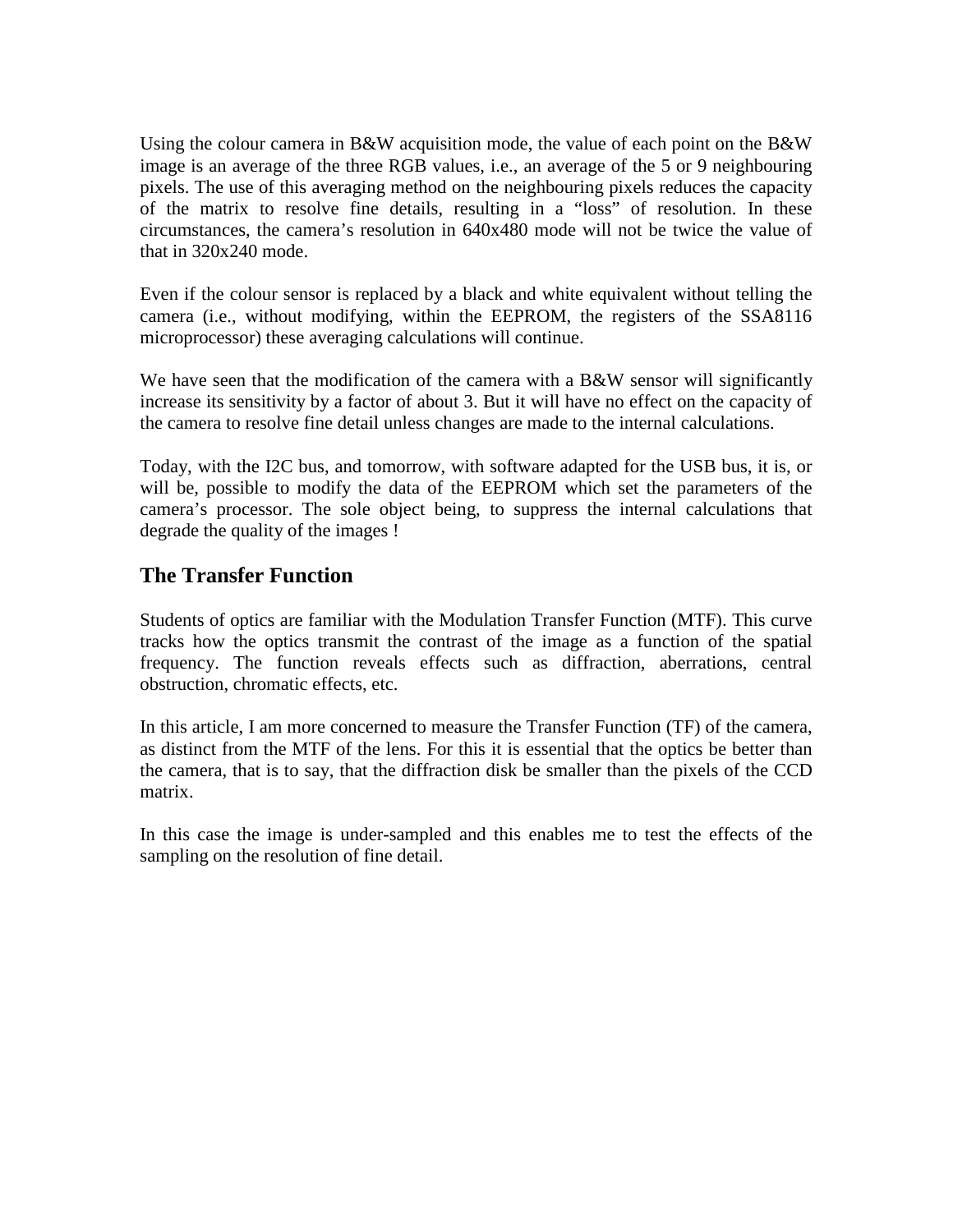### **Experimental Method**

To test the camera I used the "classical"<sup>1</sup> method which analyses the image of a B&W edge using a very good lens. The TF of the camera is given by the modulus of the Fourier transformation of the derived image of the edge.

With this method one can obtain the TF of the complete imaging system :

- Lens
- Chip
- Processing
- $\bullet$   $\dots$ ....

To obtain accurate results, the lens must be extremely good, that is to say, diffraction as well as the various aberrations of the optics must not limit the resolution of the final image. It is the camera alone that must limit the resolution.

## **Equipment used**

A 24x36 reflex lens is attached to the camera – a Canon FD 50 mm with a focal ratio of F/1.8. I used it at F/2.0, which gives me a theoretical diffraction pattern of

- 2.2  $\mu$ m (diameter of the first black ring) in the blue range (460 nm),
- 2.6  $\mu$ m in the green range (540 nm),
- 3.0  $\mu$ m in the red range (620 nm),

these values being smaller than size of the pixels on the matrix  $(5.6 \,\mu m)$ .

This kind of lens is designed to cover a field of view of 43 mm in diameter. The ToUcam chip is only 4.5mm diagonally. Therefore, I use only the centre of the image where, I suppose, the various aberrations are at a minimum except for chromatic aberration in the near-infrared, but more of that later.

With this lens I put the camera to the test. To be sure of the results, I carried them out in a laboratory where the problems of atmospheric turbulence were eliminated.

A test card with two black bars on a white background was placed flat against a wall about 2 metres in front of the lens. The camera was situated so that the black bar is precisely vertical.

 $\overline{a}$  $1 B$ . Tatian (1965) "Method for Obtaining the Transfer Function from the Edge Response Function" JOSA, Vol. 55, pp. 1014-1019.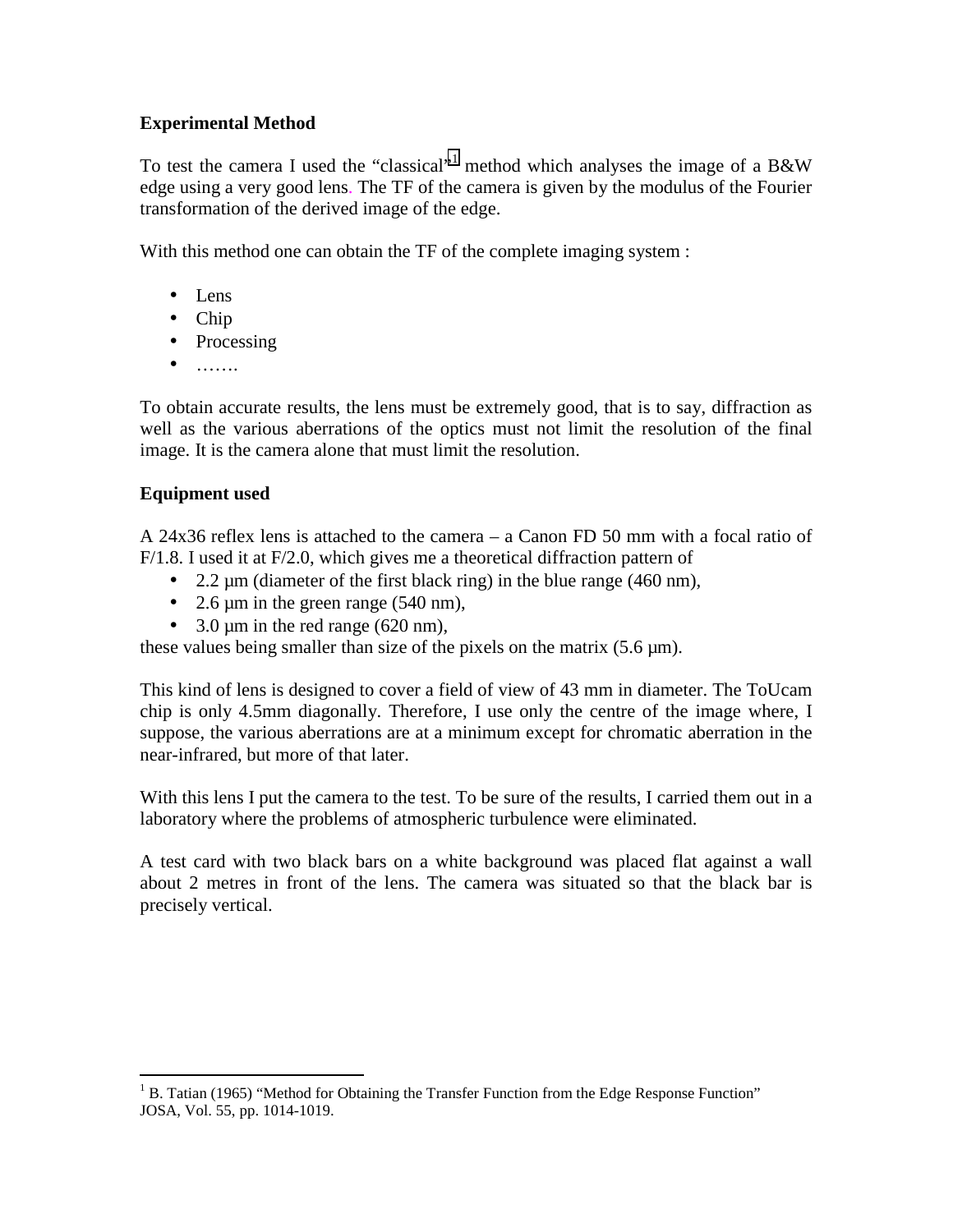

The exposures were performed using PRISM 5.0 at a rate of 5 frames per sec., and one unique BMP image was recorded. The camera settings were: contrast 100%, gamma 0%, saturation 100%, brightness about 40% in order to avoid saturating the whites, and white balance was set to automatic. As well, the enhancement of the vertical contrast and the reduction of "noise" to zero were assured by the Setwc software.

Subsequent processing was effected using IDL 5.0 (image processing software which I use at work) and the presentation of the results was done in Excel.

It only remains to compare the different Transfer Functions so as to find the best. In other words, what is the best mode of operation of the camera (320x240, 640x480 and soon RAW) to resolve the high spatial frequencies?

### **The Results**

#### *ToUcam with B&W Sensor (TUC B&W ¼") Normal*

Unfortunately, with the B&W chip, the aberration in my lens was significant, due to chromatic effects. The optics failed to focus accurately in the near-infrared and the final image was not fine enough. Accordingly the exposures with the TUC B&W  $\frac{1}{4}$  were done in the dark with a monochromatic illumination given by 3 red LEDs with 6.5 candles each at 655nm. At this wavelength the diffraction disk is 3.2µm.

In the following figure, the (bold) curves represent the Transfer Functions of the camera at a resolution of  $320x240$  (at the left) and  $640x480$  (at the right) as well as the two (light) curves showing the theoretically perfect results.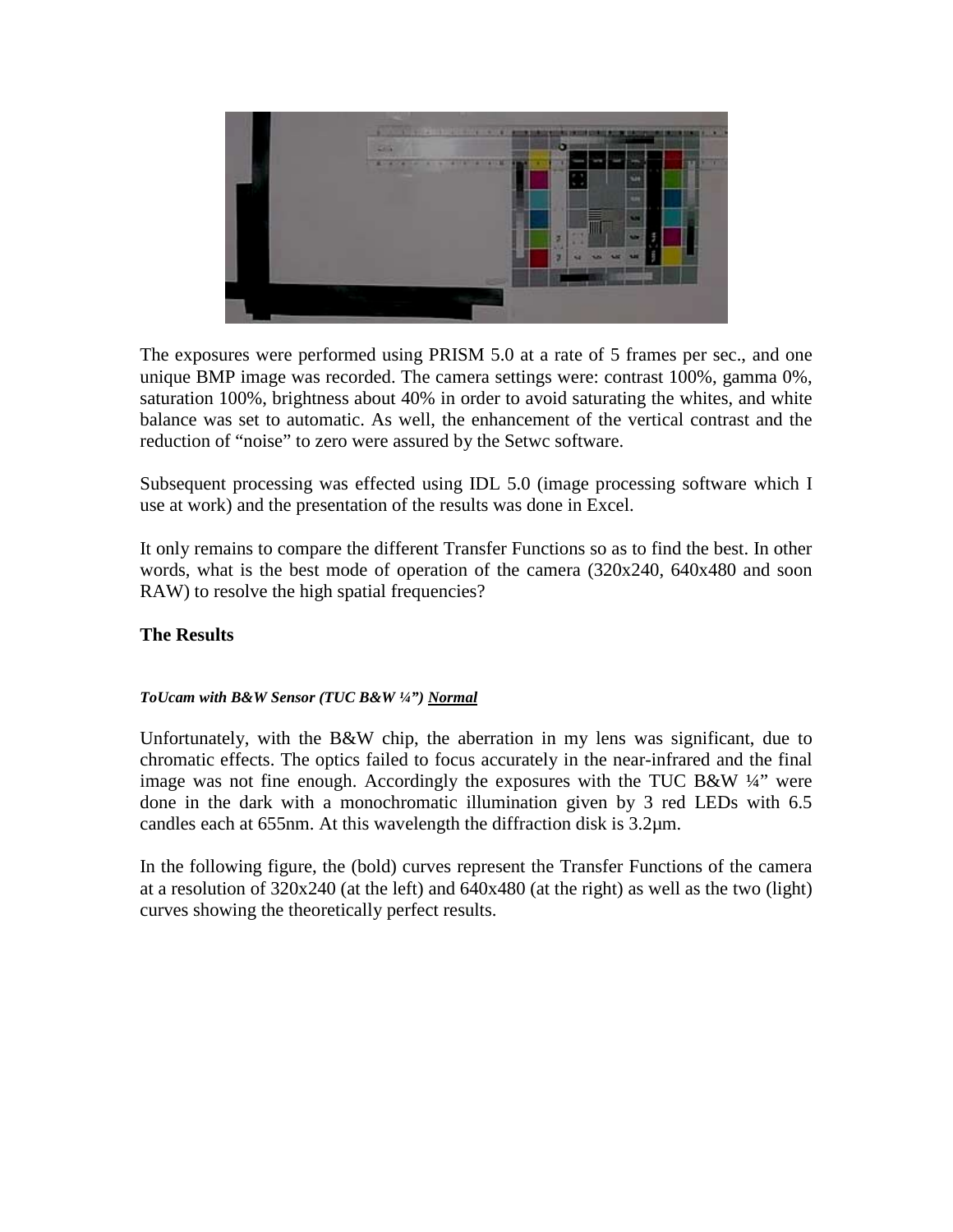

In this operational mode the camera resolution never attains the theoretical value, even with the B&W chip. The resolution in 640x480 is only 1.3 times better than the 320x 240 mode. The main advantage, and it is a significant one, of the B&W adaptation is the threefold increase in sensitivity.

#### *ToUcam with B&W Sensor (TUC B&W ¼") RAW*

I then modified the camera to operate in RAW mode. The calculation of the three colour schemes was thereby suppressed, as was the enhancement of contrast. The compression mode was at a minimum.

In these circumstances, the resolution of the chip's matrix is restored.